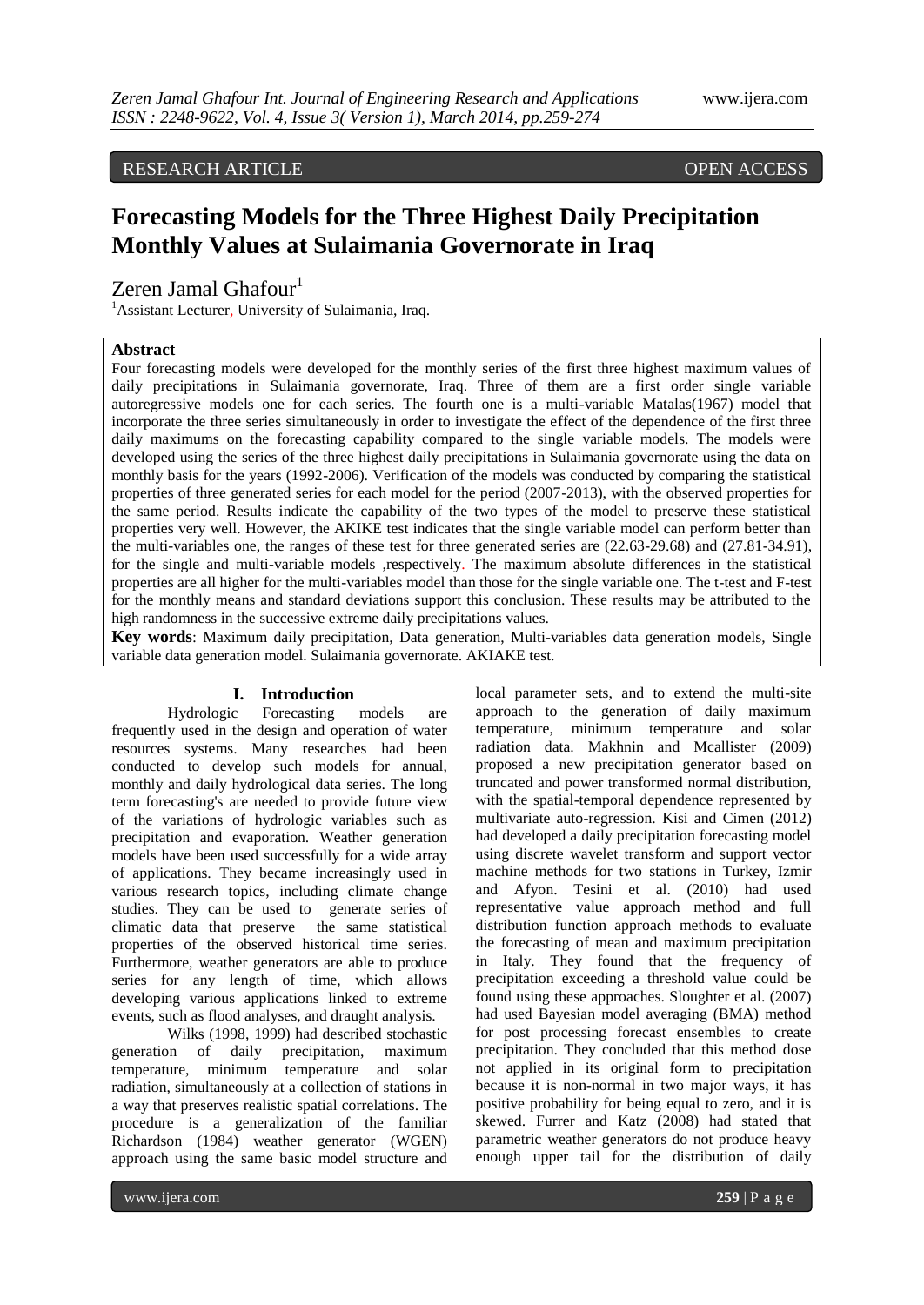precipitation amount. Sommler and Jacob (2004) had used the regional climate model REMO1.5 to find the changes of the frequency and intensity of extreme precipitation events for different regions in Europe. Al-Suhaili and Mustafa (2012) had developed a daily forecasting model for daily precipitation at Sulaimania governorate, Iraq, at three metrological stations, Sulaimania, Dokan and Derbendikhan. They used a forecasted code of occurrence non-occurrence of the precipitation and gamma distribution for forecasting non-zero daily precipitation. Even though the model performance is good, extreme values need to be modeled much more precisely. Most of the forecasting models had used the time series of the hydrological variable itself and extract the extremes (maximum and minimum values) from the generated series using these models.

In this research an attempt was made to model the series of the first three highest daily maximum precipitations in Sulaimania governorate, Iraq, based on monthly values. It is believed that this direct modeling of these maximums precipitation daily values will provide more reliable estimates of the extremes from those extracted from the normal trend of forecasting the original time series and then extract the maximums. This was concluded from the fact that the extreme values time series are usually exhibits different averages and variances than those of the original normal values and hence their direct modeling will preserve these averages and variances in the modeling process. Moreover these extremes are usually exhibits more randomness than the original data and hence reflects different model parameters related in their estimations to the serial and cross correlations.

#### **II. Methodology of the developed models**

Four models were developed herein, a single variable first order autoregressive model for each of the first three maximums of the daily precipitation in Sulaimania governorate. The fourth model is a multivariable first order model (Matalas(1967)) that includes the three maximums simultaneously to investigate whether there is an effect of the interdependence if any between the three successive highest daily precipitation values. This will be observed upon the comparison between the single variable models and the multivariable one, results.

The modeling process was conducted according to the following steps:

1- Extracting the daily three highest values of the daily precipitation for each month from the available daily precipitation data.

2- Perform the test of homogeneity for the historical data using the Split-Sample Test suggested by Yevjevich (1972 ), and remove non-homogeneity if any. This was done by dividing the sample into two sub-samples based on the observed annual averages and annual standard deviations and applying the following equations.

 = <sup>1</sup> − <sup>2</sup> <sup>1</sup> + <sup>2</sup> <sup>1</sup> ∗ <sup>2</sup> … … … … … … … … … … . (1)

$$
s = \sqrt{\frac{\sum_{i=1}^{n_1} (x_i - \bar{x}_1)^2 + \sum_{j=1}^{n_2} (x_j - \bar{x}_2)^2}{n_1 + n_2 - 2}} \quad \dots \dots (2)
$$

t st. dev. = 
$$
\frac{\bar{S}_{d1} - \bar{S}_{d2}}{S_d \cdot \sqrt{\frac{n_1 + n_2}{n_1 n_2}}}
$$
 ....... ... ... ... ... ... (3)  

$$
S_d = \sqrt{\frac{\sum_{i=1}^{n_1} (S_{di} - \bar{S}_{d1})^2 + \sum_{j=1}^{n_2} (S_{dj} - \bar{S}_{d2})^2}{n_1 + n_2 - 2}}
$$
 .. (4)

where:

 $n_1, n_2$  : are the subsample sizes,

 $x_i, x_j$  are the annual means of the  $n_1$  and  $n_2$ subsamples respectively.

 $S_{di}$ ,  $S_{di}$  : are the annual standard deviations of the n<sub>1</sub> and  $n_2$  subsamples respectively.

 $\bar{x}_1$ ,  $\bar{x}_2$ : are the means of the annual means of the first and

Second sub-samples respectively.

 $\bar{S}_{d1}$ ,  $\bar{S}_{d2}$ : are the means of the annual standard deviations

of the first and second sub-samples, respectively.

 $t$  mean,  $t$  st.  $dev$ : are the test values for the nonhomogeneity in means and standard deviations , respectively. . The variable (t) follows the Student tdistribution with  $(n_1 + n_2 - 2)$  degree of freedom. The critical value  $(t_c)$  for the (95%) percent significant probability level is taken from the Student distribution t-table. If the computed t value is greater than the critical t-value then the data is nonhomogeneous and should be homogenized 3. The third step in the modeling process is to check and remove the trend component in the data if it is exist. This was done by finding the linear correlation coefficient (r) of the annual means of the homogenized series, and the T-value related to it . If the t-value estimated is larger than the critical t-value then trend exists otherwise it is not. The following equation was used to estimate the t-values.

.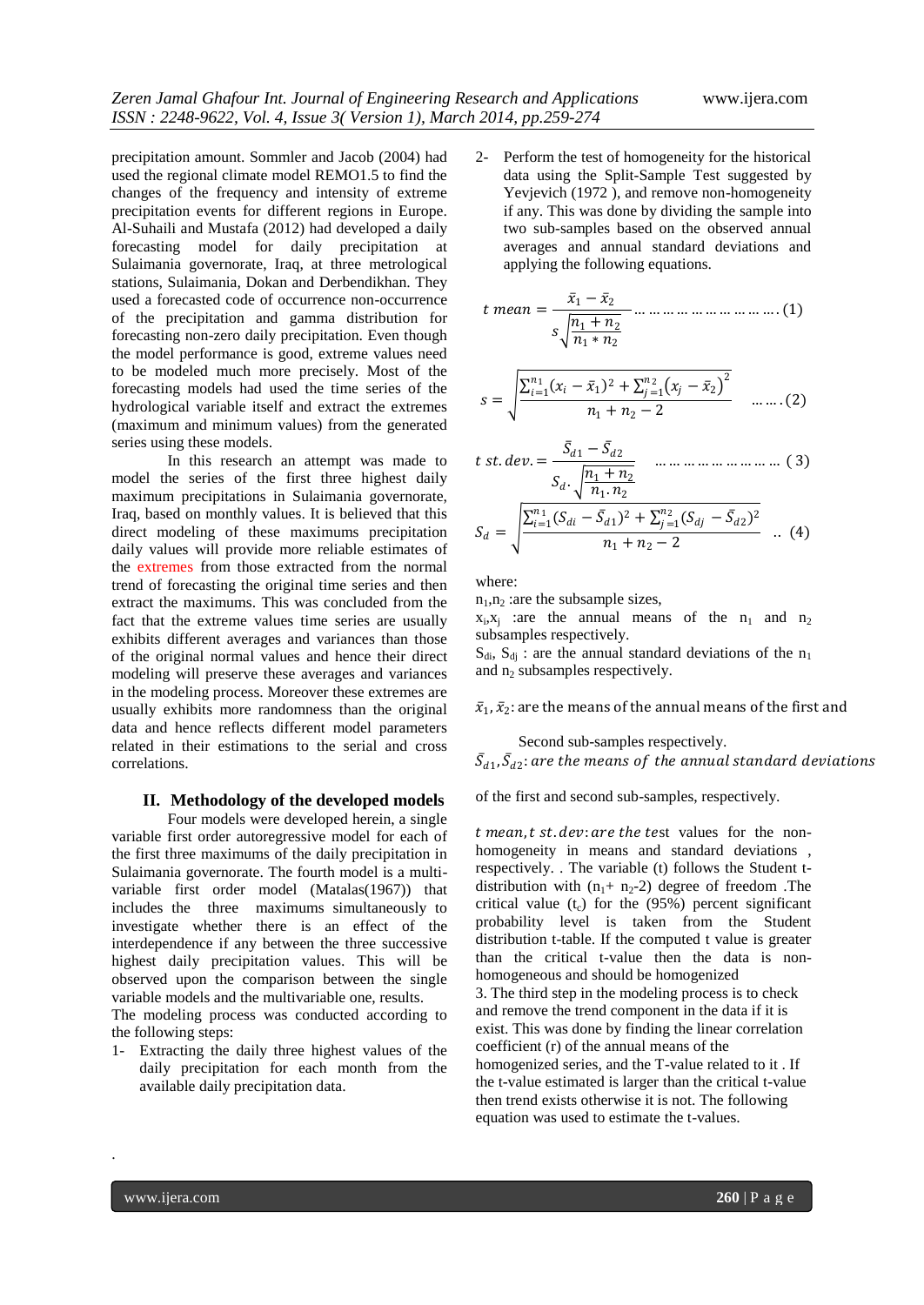$$
T = \frac{r\sqrt{n-2}}{\sqrt{1-r^2}}\tag{5}
$$

Where

n: is the total size of the sample

4- The fourth step of the modeling process is the data normalization of the data to reduce the skewness coefficient to zero. The well known Box-Cox transformation Box and Jenkin (1976), was used for this purpose as presented in the following equation:

$$
XN_{i,j} = \frac{(X_{i,j} + \alpha)^{\mu} - 1}{\mu} \tag{6}
$$

Where:

µ : is the power of the transformation.

 $\alpha$  : is the shifting parameter.

 $XN_{i,j}$  : is the normalized series of year i, month j

 $X_{i,j}$ : is the homogeneous series of year i, month j 5- The fifth step in the modeling process is to remove the periodic component to obtain the stochastic dependent component of the series, which is done by using eq.(7), as follows:

$$
\epsilon_{i,j} = \frac{X N_{i,j} - X b_j}{S d_j} \tag{7}
$$

Where:

 $\square_{i,j}$ : is the obtained dependent stochastic component for year i, month j.

 $Xb_j$  : is the monthly mean of month j of the normalized series XN.

 $Sd<sub>j</sub>$ : is the monthly standard deviation of month j of the normalized series XN.

The existence of the periodic components is detected by drawing the corrlogram up to at least 24 lags, if the curve exhibits periodicity then the periodic components are exist, otherwise it is not. Equation (8) can be used with  $k=1,2, \ldots 24$  to find the correlogram.

6- The sixth step in the modeling process is to estimate the parameters of the models. The  $\square_{i,j}$  obtained series are used to estimate the Lag-1 serial correlation coefficients r , and σ for the single variables models using the following equations:

$$
r_{k} = \frac{\sum_{i=1}^{n-k} (x_{i} - \bar{x})(x_{i+k} - \bar{x})}{\sum_{i=1}^{n} (x_{i} - \bar{x})^{2}} \text{ for } k = 1, 2, \dots k. (8)
$$

 $r_k$ : lag (k) sample autocorrelation coefficient for the time series,

n:sample size, and

$$
\overline{x} \qquad \text{sample mean.}
$$
  

$$
\sigma = (1 - r_1^2)^{0.5} \tag{9}
$$

Where  $r_1$  is the lag-1 serial correlation coefficient obtained using equation  $(7)$  with k=1. At the end of these calculations the single variable model

parameters are now estimated and can be used for data generation as will be shown later.

For the multi- variable model (Matalas(1967)) the following equation should be used to find the lag-0 and Lag-1 cross variables correlation coefficient , matrices  $M_0$ , and  $M_1$ , respectively and then find the model parameters matrices A1 and B1 as follows:

The dependence structure among time series can be determined by computing the lag-k crosscorrelation between the series. For instance, considering the series  $xt^{(i)}$  and  $xt^{(j)}$ , the lag-k crosscorrelation coefficient  $rk^{ij}$  is given by:  $r_k{}^{ij}$ 

$$
\Sigma_{t=1}^{N-k}
$$

$$
= \frac{\sum_{t=1}^{N-k} (x_t^i - \bar{x}_t^i)(x_{t+k}^j - \bar{x}_{t+k}^j)}{\sqrt{\sum_{t=1}^{N-k} (x_t^i - \bar{x}_t^i)^2 \sum_{t=1}^{N-k} (x_{t+1}^j - \bar{x}_{t+1}^j)^2}}. (10)
$$

where:

 $\bar{x_t}^i$  : is the mean of the first (n-k) values of series (i), and

 $\bar{x}_{t+k}$ <sup>*j*</sup>: is the mean of the last (n-k) values of series j. And then ;

$$
r_{01,1} \t r_{01,2} \t r_{01,3}
$$
\n
$$
M_0 = r_{02,1} \t r_{02,2} \t r_{02,3}
$$
\n
$$
r_{03,1} \t r_{03,2} \t r_{03,3}
$$
\n
$$
r_{11,1} \t r_{11,2} \t r_{11,3}
$$
\n
$$
M_1 = r_{12,1} \t r_{12,2} \t r_{12,3}
$$
\n
$$
r_{13,1} \t r_{13,2} \t r_{13,3}
$$
\n(12)

Where

 $ro<sub>1,2</sub>$ : is the Lag-0 cross correlation coefficient between the first maximum and the second maximum daily precipitation variables, while  $r1_{2,3}$  is the Lag-1 cross correlation coefficient between the second and the third maximums of the daily precipitations. Then the model matrices can be estimated as follows:

<sup>1</sup> = 1<sup>0</sup> <sup>−</sup><sup>1</sup> … … … … … … … … . … … … . (13) And,

$$
B_1B_1^T = M_0 - A_1M_1^T \dots \dots \dots \dots \dots \dots \dots \dots \dots (14)
$$

The forecasting process was conducted according to the following steps:

The developed models mentioned above are used for data forecasting, recalling that the estimated parameters above are obtained using the 15 years data series (1992-2006). The forecasted data are for the next 7- years (2007-2013), that could be compared with the observed series available for these years, for the purpose of model validation. The forecasting process was conducted using the following steps:

1. Generation of an independent stochastic component  $(\xi)$  using normally distributed generator, for  $\overline{7}$  years, i.e., (3\*7) values.

2. Calculating the dependent stochastic component  $(\Box_{i,j})$  using equation (15) for the single variable models and equation (16) for the multi-variables model as follows: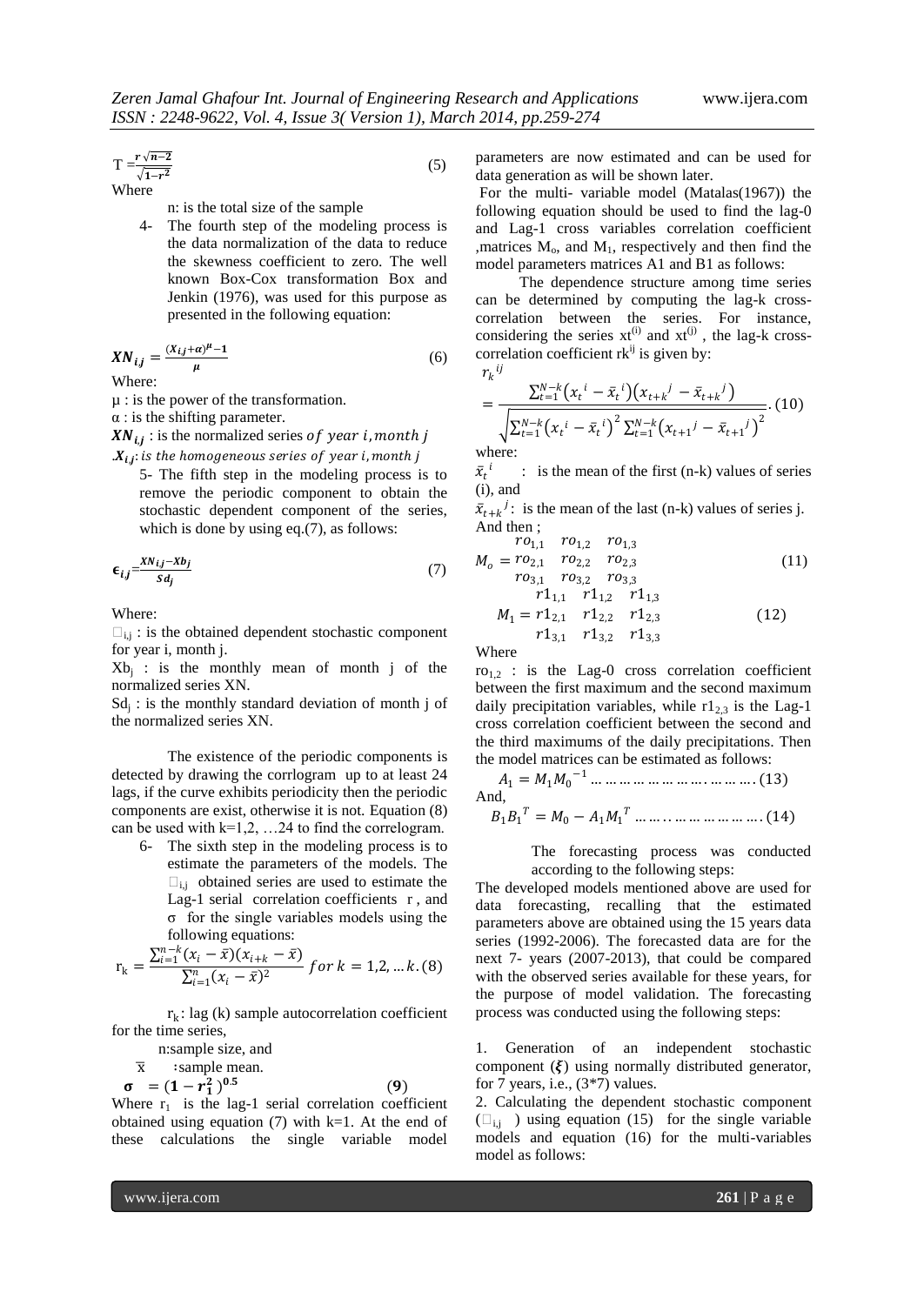$$
W W W J U U
$$

$$
\epsilon_{i,j} = r1 \epsilon_{i,j-1} + \sigma \xi_{i,j} \tag{15}
$$

And

$$
\begin{bmatrix} \epsilon^{(1)} \\ \epsilon^{(2)} \\ \vdots \\ \epsilon^{(n)} \end{bmatrix}_{i,j} = \begin{bmatrix} a^{(11)} a^{(12)} a^{(1v)} \\ \vdots \\ a^{(v1)} a^{(v2)} a^{(vv)} \end{bmatrix} \begin{bmatrix} \epsilon^{(1)} \\ \epsilon^{(2)} \\ \vdots \\ \epsilon^{(n)} \end{bmatrix}_{t-1 i, j-1}
$$

Where  $n=3$ , for the present application since three variables are used as mentioned before.

3. Reversing the standardization process by using the same monthly means and monthly standard deviations which were used for each variable to remove periodicity using eq. (7) after rearranging.

4. Applying the inverse power normalization transformation (Box and Cox) for calculating unnormalized variables using normalization parameters for each variable and eq.(6).

#### **The Case Study**

Sulaimania governorate is selected as a case study. This governorate is located north of Iraq as shown in figure (1) with a total area of (17,023 km2) and a population of 1,350,000 according to(2009) records. The city of Sulaimania is located (198) km from Kurdistan Regional capital (Erbil) and (385) km from the federal Iraqi capital (Baghdad).

Sulaimania city is surrounded by the Azmar Range, Goizja Range and the Qaiwan Range in the north east, Baranan Mountain in the south and the Tasluje Hills in the west. The area has a semi-arid climate with very hot and dry summers and very cold winters. The site coordinates are  $(350 \ 33' \ 18" N)$  and (450 27' 06" E), Barzinji,(2003). The Satellite image of the location of the station is shown in figure (1)

#### **The application of the Developed Model to the case study**

The developed maximums daily precipitation models were applied to the first three maximums daily precipitation series for the case study mentioned before (Sulaimani,) data. The model parameters estimation and its verification was done using the daily precipitation records for the metrological station for the period (1992-2013).The first (15) years (1992-2006) were used for estimating the model parameters, while the other (7) years (2007-2013) were left for models validation. The model was applied for the three daily precipitation maximums of seven months per year, November to May.

$$
+ \begin{bmatrix} b^{(11)}b^{(12)}b^{(1v)} \\ b^{(21)}b^{(22)}b^{(2v)} \\ \vdots \\ b^{(v1)}b^{(v2)}b^{(v,v)} \end{bmatrix} \begin{bmatrix} \xi^{(1)} \\ \xi^{(2)} \\ \vdots \\ \xi^{(v)} \end{bmatrix} \dots \dots \dots \dots (16)
$$

The available date are from (1972-2013), however there are three years of missing data of (1989, 1990, and 1991). Figures (2 to 4) shows the annuals means and annual standard deviations of the first highest ,second highest and the third highest daily maximum values, respectively. The missing values were set to zeros. In order to avoid the problem of missing data the data from (1972 to 1988), were ignored and the further analysis was conducted for the data from (1992 to 2013). Figures (5,6 and 7) shows the monthly means and monthly standard deviations for the period (1992-2006) which was selected for estimating the models parameters. These figures indicate considerable monthly variations of those means and standard deviations. The maximum monthly values for the three variables are located in the mid region from month (3, January) to month (5, March).

The analysis was done according to the steps mentioned above. Table (1) shows the test of homogeneity for annual means and annual standard deviations. Results indicate that the data of the three variables are homogeneous in both statistics since the estimated t-test values are all less than the critical tvalue(1.69) at the 95% significance level of confidence. Table (2) shows the analysis of trend detection which indicates the absence of the trends in the three variables. These results indicate that there is no need for removing non-homogeneity and trend and the data series could be considered as homogeneous.

Table (3) shows the general statistical properties of the homogenized series for the data period selected for obtaining the models parameters (1992-2006).

The Box-Cox normalization transformation was used for different transformation power as given by equation (6). Table (4) shows the selected power of the transformation that minimized the skewness coefficients of the three variables and the corresponding skewness values which are all nearly zeros, which indicates normality.

Figures (8,9 and 10) shows the correlograms of the of the three variables of the normalized series, which was obtained using equation (8). These figures indicates low periodicity, however equation (7) was used to obtain the dependent stochastic components of the three series to remove any even small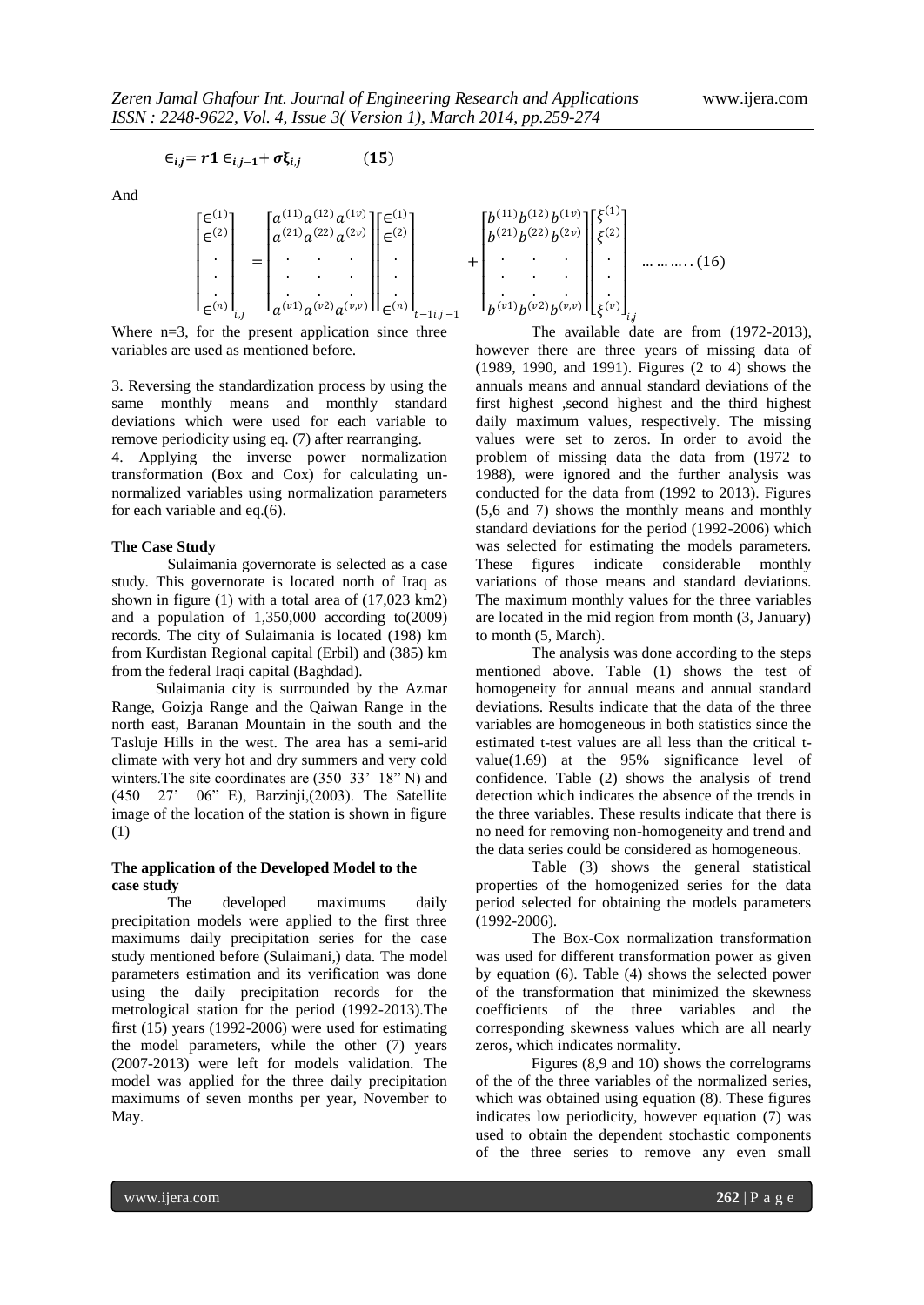periodicity. Figures (11,12, and 13) shows the correlograms of the dependent stochastic components of the three series ,which indicates relatively low values which reflect in turn the high randomness of the obtained series.

Table (5) shows the single variable models parameters r1 and  $\sigma$  estimated using equations (8) and (9), respectively. The r values were found relatively small with a maximum value of 0.105357 obtained for the third maximum daily precipitation series. This observation indicates that as the variable become more extreme the randomness increases.

Table (6) shows the multi-variables model parameters estimated as mentioned above. The matrix of Lag-0 cross correlation indicates cross variable correlation coefficients with considerable higher values than those of the serial correlation time Lags. These results indicates that even if each variable indicates randomness time wise , considerable cross correlation could be exists between the successive maximum daily precipitation values. However, the Lag-1 cross correlation matrix indicate lower cross variable correlations which reflects again the high randomness time wise.

#### **III. Models Validation**

The models validations were conducted using both graphical and statistical tests comparisons between the observed series of the three variables for the period (2007-2013), with three generated series for the same period for each of the single variable models and the multi-variables model. Figure (14 to 16) show the comparisons between the generated and observed monthly seven years series, their monthly means and monthly standard deviations, using the single site models for the first three maximums daily precipitation at Sulaimania. Figures (17 to 19) show the same comparisons but with using the multivariables model. These figures indicate that the monthly means are preserved well for both single variable model and multi-variables model. The monthly standard deviations are preserved better by the single variable models than that for the multivariables model, especially for the first and second variables. However graphical comparisons are not enough and should be supported by numerical measures of statistical tests. Tables (7 and 9) shows the comparisons of the general properties of the observed and three generated series of the three variables, using single variable and multi variable models, respectively. These properties are the overall means and standard deviations, the maximum and minimum values and the AKIKE test values. The maximum absolute deviations of these properties from the observed series are higher for the multivariables model then those for the single variable model. Table (11) shows these results, which

indicates that the single variable model produce better results. Moreover this model gave lower values for the AKIKE test which indicate better performance. Tables( 8 and 10) shows the number of succeeded values of the t-test and F-test for the monthly means and monthly standard deviations , respectively, which again indicate that the single variables models provide better performance.

#### **IV. Conclusions**

From the above analysis the following conclusions could be deduced**:**

- 1- The test of homogeneity and trend test indicate that the data of the three highest daily precipitation monthly series at Sulaimania for the period (1992-2013) are all homogeneous and trend free series.
- 2- The serial correlation analysis indicates low time lags correlations for each individual series which indicates the high randomness in the daily precipitation maximum values.
- 3- The Lag-0 cross correlation matrix indicates relatively high cross correlations between the three variables, which reflect a correlated monthly persistency in the high values of the daily precipitation.
- 4- The Lag-1 cross correlation matrix indicates relatively low values which reflect the high randomness time wise between the successive monthly maximum daily precipitation values.
- 5- The AKIAKE test indicates that the single variable model can perform better that the multivariables one.
- 6- The maximum absolute deviations in the statistical properties had indicated that the single variable model performance is better than that of the multi-variables one. The t-test and F-test value support this conclusion.

### **References**

- [1] Al- Suhili R. H., and Mustafa N. F., (2013) " A Multisites Daily Precipitation Forecasting Model for Sulaimania Governorate in Iraq", Journal of Engineering Researches and Applications, Vol. 3, Issue 6, Nov-Dec.,
- [2] Barzinji K. T., (2003),"*Hydrogic Studies for GoizhaDabashan and Other Watersheds in Sulimani Governorate* ", M.Sc. thesis submitted to the college of Agriculture, University of Sulaimani.
- [3] Box, G.E., and Jenkins, G. M. (1976),"Time Series Analysis and Control", San Francisco, California: Holden-Day, Inc.
- [4] Furrer E.M., and Katz R.W.,(2008)" Improving the Simulation of Extreme Precipitation Event by Stochastic Weather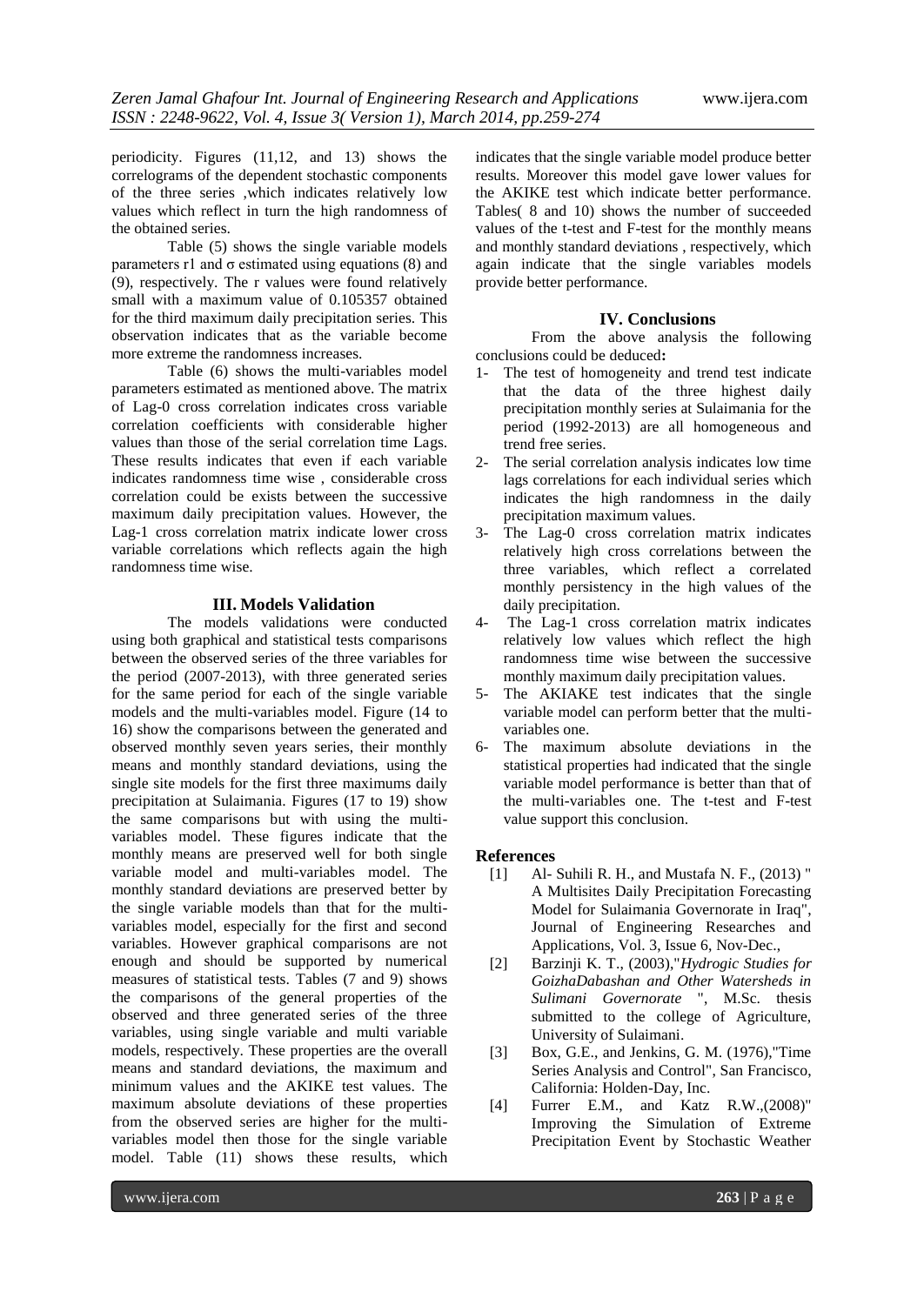Generator", Water Resources Researches , Vol. 44, W12439.

- [5] Kisi O. and Cimen M. " Precipitation Forecasting by Using Wavelet-Support Vector Machine Conjunction Model",(2012) Journal of Artificial Intelligence ,ELSEVIER, Vol. 25, Issue 4, June,pp 783- 792.
- [6] Makhnin O.V. and Mcallister D. L., (2009), "*Stochastic precipitation Generation Based on a Multivariate Autoregression Model*", J hydrometeor, 10, 1397-1413.
- [7] Matalas N.C., (1967)," Mathematical Assessment of Synthetic hydrology", journal of Water Resources Researches vol. 3: pp 937-945.
- [8] Richardson C. W. and Wright D. A., (1984), "*WGEN: A Model for Generating Daily Weather Variables*", United States Department of Agriculture, Agriculture Research Service ARS-8
- [9] Sloughter J.M., Raftery A.E., Gneitiy T., Albright M., and Baars J., (2007)." Probabilistic Quantitative Precipitation Forecasting Model Averging Monthly

Weather Review"; Monthly Weather Review Report

- [10] Sommler T., and Jacob D., ,(2004)." Modeling Extreme Precipitations Events-A Climatic Change Simulation for Europe";Journal of Global and Planetary Change.ELSIVER, Vol. 44, pp 119-127
- [11] Tesini M.S., Cacciamani C., and Paccagnella T., (2010)" Statistical Properties and Validations of Quantitative Precipitation Forecasts", Hydro Metrological Regional Service Report , No. 10, Jan,. Pp 45-54.
- [12] Wilks D.S., (1998), "*Multisite Generalization of Daily Stochastic Precipitation Generation Model*", journal of Hydrology 210, 178-191
- [13] Wilks D. S., (1999), "*Simultaneous Stochastic Simulation of Daily Precipitation, Temperature and Solar Radiation at Multiple Sites in Complex Terrain*", Elsevier, agricultural and forest meteorology 96:85-101.
- **[14]** Yevjevich, V. M., (1972) "The structure of Hydrologic Time Series", Fort Collins, Colorado State University

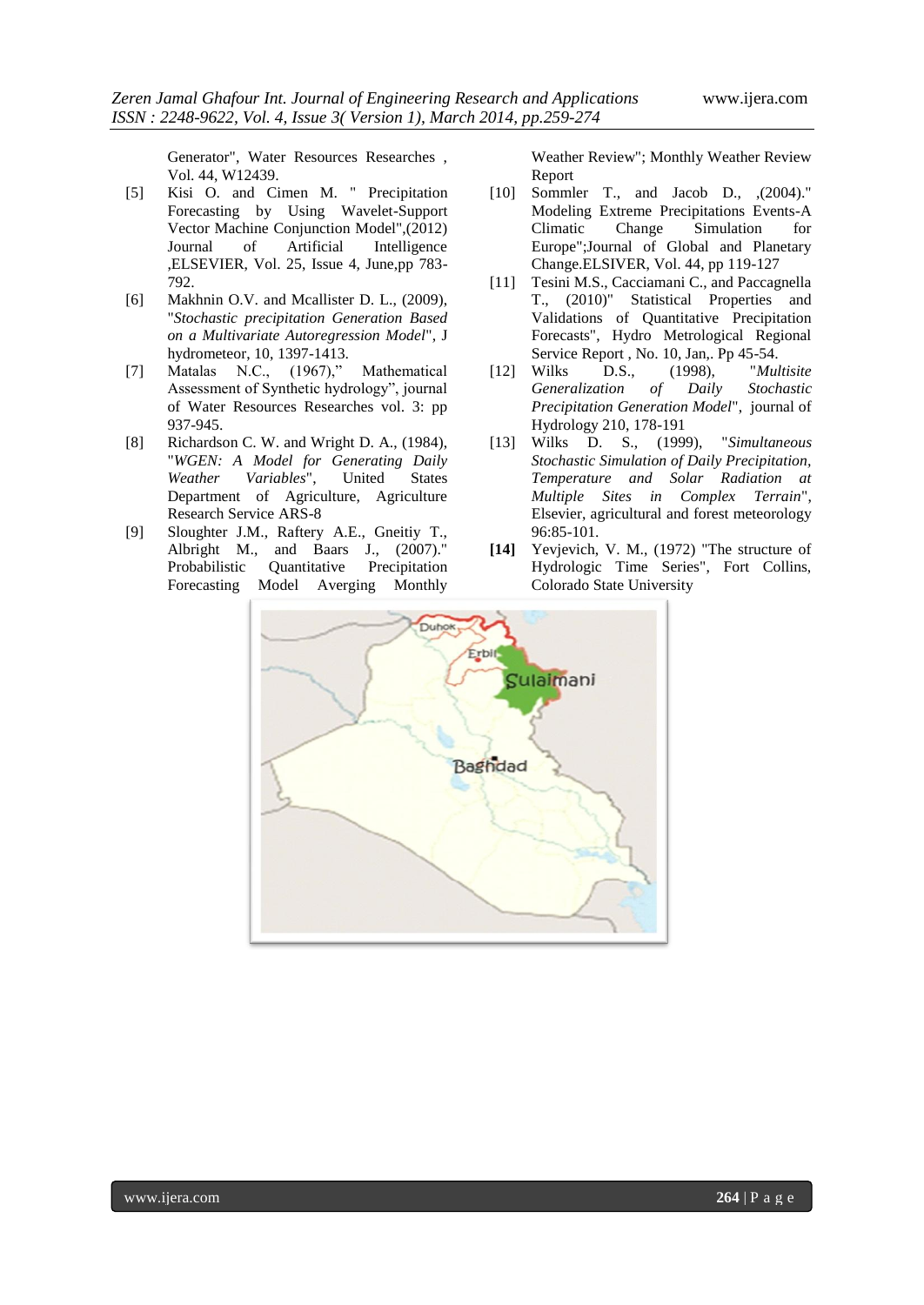

**Figure (1**) Sulaimania governorate location in Iraq and satellite image shows the location of the selected meteorological station. (Google Earth)



**Fig.(2)** Annual Means and Standard Deviations of the Original Data of the first Maximum Precipitation at Sulaimania Governorate, Iraq, (1970-2015).



**Fig.(3)** Annual Means and Standard Deviations of the Original Data of the Second Maximum Precipitation at Sulaimania Governorate, Iraq , (1970-2015).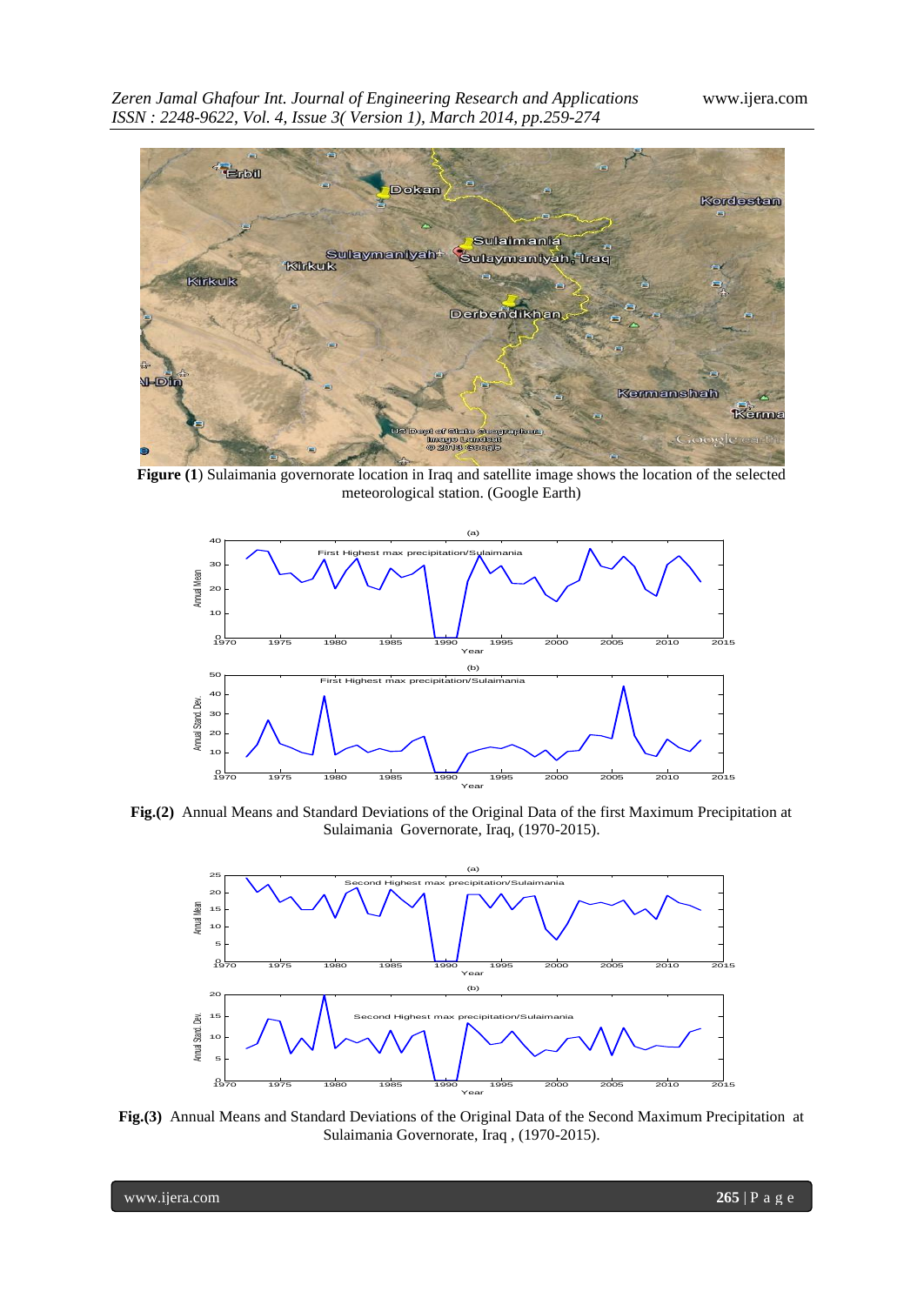

**Fig.(4)** Annual Means and Standard Deviations of the Original Data of the Third Maximum Precipitation at Sulaimania Governorate, Iraq, (1970-2015).

| Table 1 | Test of Homogeneity of the Original Data in Mean and Standard Deviation of the First three                        |
|---------|-------------------------------------------------------------------------------------------------------------------|
|         | Maximums of Daily Precipitation in Sulaimania Governorate, Iraq with $n = 17 (1992-2006)$ , $n = 7 (2007-2013)$ , |
|         | $t$ -critical–1.60                                                                                                |

|             |            |        |                   | $l$ under $l - 1.02$ . |      |      |      |
|-------------|------------|--------|-------------------|------------------------|------|------|------|
|             | tmean      | Mean1  | Mean <sub>2</sub> | sd1                    | sd2  | S    | Case |
| First Max.  | $-0.05456$ | 25.743 | 25.9              | 6.143                  | 6.1  | 6.13 | Hom  |
| Second Max. | 0.271259   | 15.831 | 15.39             | 4.02                   | 2.29 | 3.59 | Hom  |
| Third Max   | $-0.57539$ | 11.534 | 12.22             | 2.89                   | 1.8  | 2.61 | Hom  |
|             | tsd        | Mean1  | Mean <sub>2</sub> | sd1                    | sd2  | S    | Case |
| First Max.  | 0.351764   | 14.49  | 13.22             | 9.014                  | 4.06 | 7.86 | Hom  |
| Second Max. | $-0.04681$ | 9.1353 | 9.185             | 2.513                  | 1.85 | 2.33 | Hom  |
| Third Max   | $-1.41309$ | 7.1016 | 8.462             | 2.149                  | 1.99 | 2.1  | Hom  |
|             |            |        |                   |                        |      |      |      |

**Table 2** Trend Test Analysis Results of the First Three Maximum Daily Precipitations at Sulaimania Governorate, Iraq, (1992-2013).

| Variable    | r        | t      |
|-------------|----------|--------|
| First Max.  | 0.1208   | 0.544  |
| Second Max. | 0.1401   | 0.633  |
| Third Max.  | $-0.103$ | $-463$ |

**Table 3** General Statistical Properties of the Homogeneous Data of the First Three Maximum Daily Precipitations at Sulaimania Governorate, Iraq, (1992-2006).

| 25.74 16.819<br>2.669<br>- 16.63         |            |
|------------------------------------------|------------|
|                                          | First Max. |
| Second Max. 15.83 9.62<br>0.595<br>3.053 |            |
| Third Max. 11.53 7.4327 0.736<br>3.194   |            |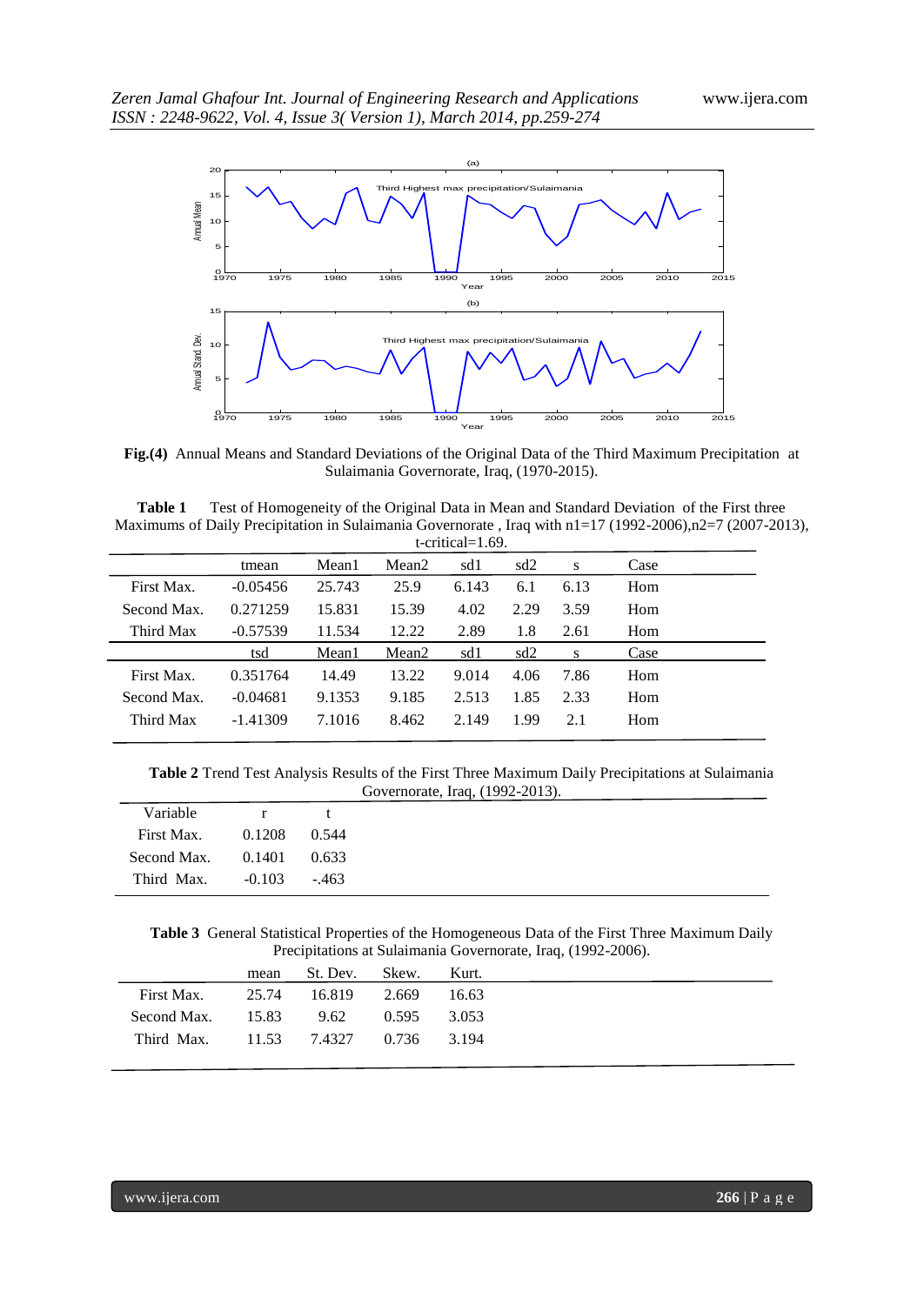

**Fig.(5)** Monthly Means and standard Deviations of Homogeneous Data of First Maximum Precipitation at Sulaimania Governorate, Iraq ,(1992-2006).



**Fig.(6)** Monthly Means and standard Deviations of Homogeneous Data of Second Maximum Precipitation at Sulaimania Governorate, Iraq,(1992-2006).



**Fig.(7)** Monthly Means and standard Deviations of Homogeneous Data of Third Maximum Precipitation at Sulaimania Governorate, Iraq,(1992-2006).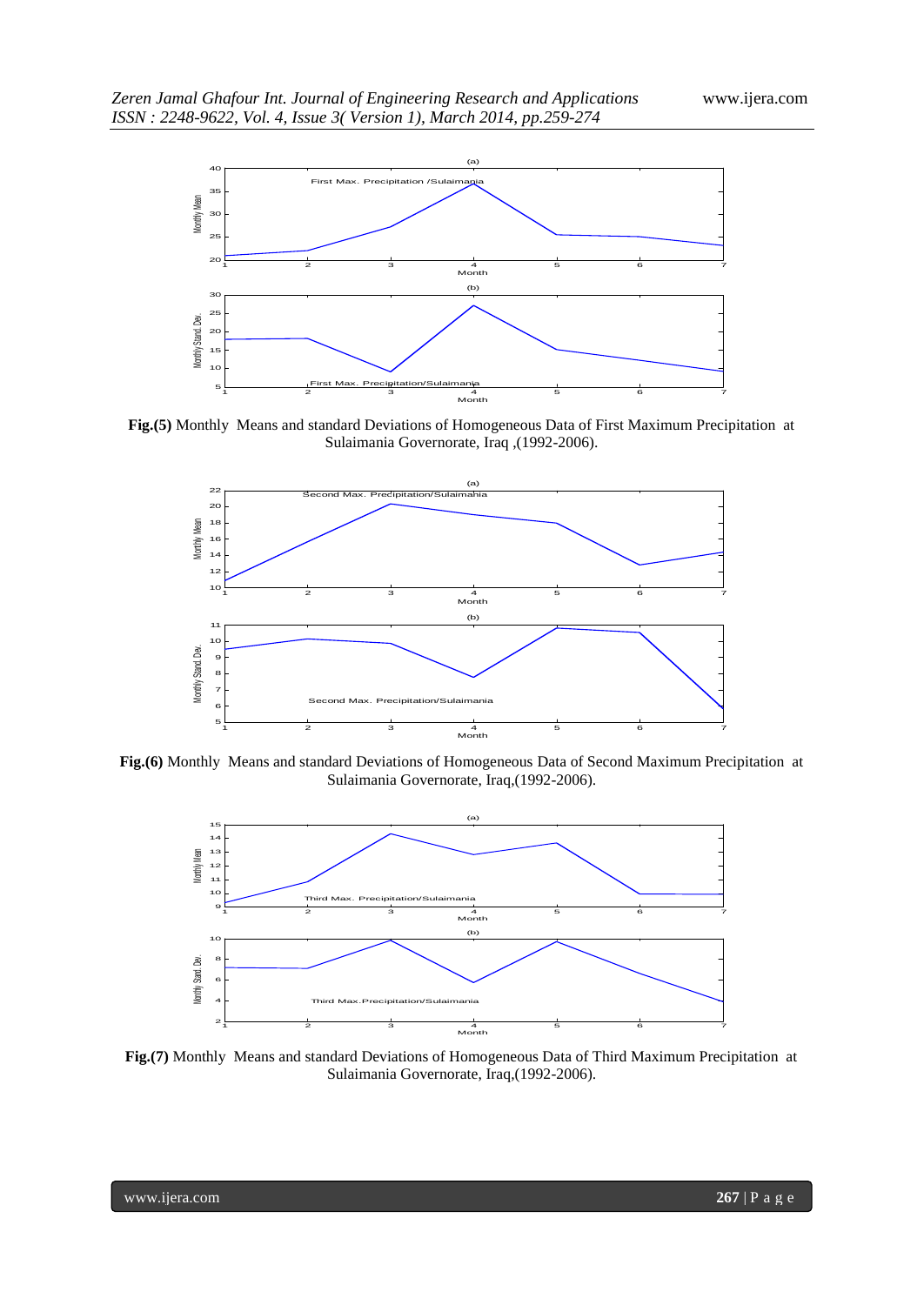**Table 4** Normalization Transformation Coefficients and Corresponding skewness of the First Three Maximum Daily Precipitations at Sulaimania Governorate, Iraq, (1992-2013).

|                                   | First Max | Secon Max. | Third max. |
|-----------------------------------|-----------|------------|------------|
| <b>Transformation Coefficient</b> | (0.4)     | 0.665      | 0.565      |
| Skewness Original Data            | 2.67      | 0.600      | 0.74       |
| Skewness Transformed Data         | 0.012     | 0.0017     | 0.0039     |

**Table 5** Parameters of the Single Site Models of the First Three Maximum Daily Precipitations at Sulaimania Governorate, Iraq, (1992-2013).

|             |          | $\frac{1}{20}$ |  |
|-------------|----------|----------------|--|
| Variable    | r I      | Sigma          |  |
| First Max.  | 0.08962  | 0.995976       |  |
| Second Max. | 0.045534 | 0.9989628      |  |
| Third Max.  | 0.105357 | 0.9944345      |  |
|             |          |                |  |

| Table 6 Parameters of the Multi-Variables Models of the First Three Maximum Daily Precipitations at |
|-----------------------------------------------------------------------------------------------------|
| Sulaimania Governorate, Iraq. (1992-2013).                                                          |

|    |             | Suidiliania Obvernorate, Iraq, (1 <i>772-2013)</i> . |             |  |
|----|-------------|------------------------------------------------------|-------------|--|
| m1 | 0.089619877 | 0.101402                                             | 0.1139305   |  |
|    | 0.122046989 | 0.045534                                             | 0.0721122   |  |
|    | 0.176447594 | 0.096192                                             | 0.1053568   |  |
|    |             |                                                      |             |  |
| mo | 1           | 0.673142                                             | 0.6857727   |  |
|    | 0.673142157 | 1                                                    | 0.8375483   |  |
|    | 0.685772733 | 0.837548                                             | 1           |  |
|    |             |                                                      |             |  |
|    |             |                                                      |             |  |
| A  | 0.019135524 | 0.013699                                             | 0.0893344   |  |
|    | 0.155950406 | $-0.101393$                                          | 0.0500868   |  |
|    | 0.204344614 | $-0.04098$                                           | $-4.54E-04$ |  |
|    |             |                                                      |             |  |
| B  | 0.887642064 | 0.286073                                             | 0.3333226   |  |
|    | 0.286073337 | 0.454868                                             | 0.8338118   |  |
|    | 0.333322587 | 0.833812                                             | 0.4163843   |  |
|    |             |                                                      |             |  |



**Fig.(8)** Correlogram of the Normalized Data of The First Maximum Precipitation at Sulaimania Governorate, Iraq (1992-2006).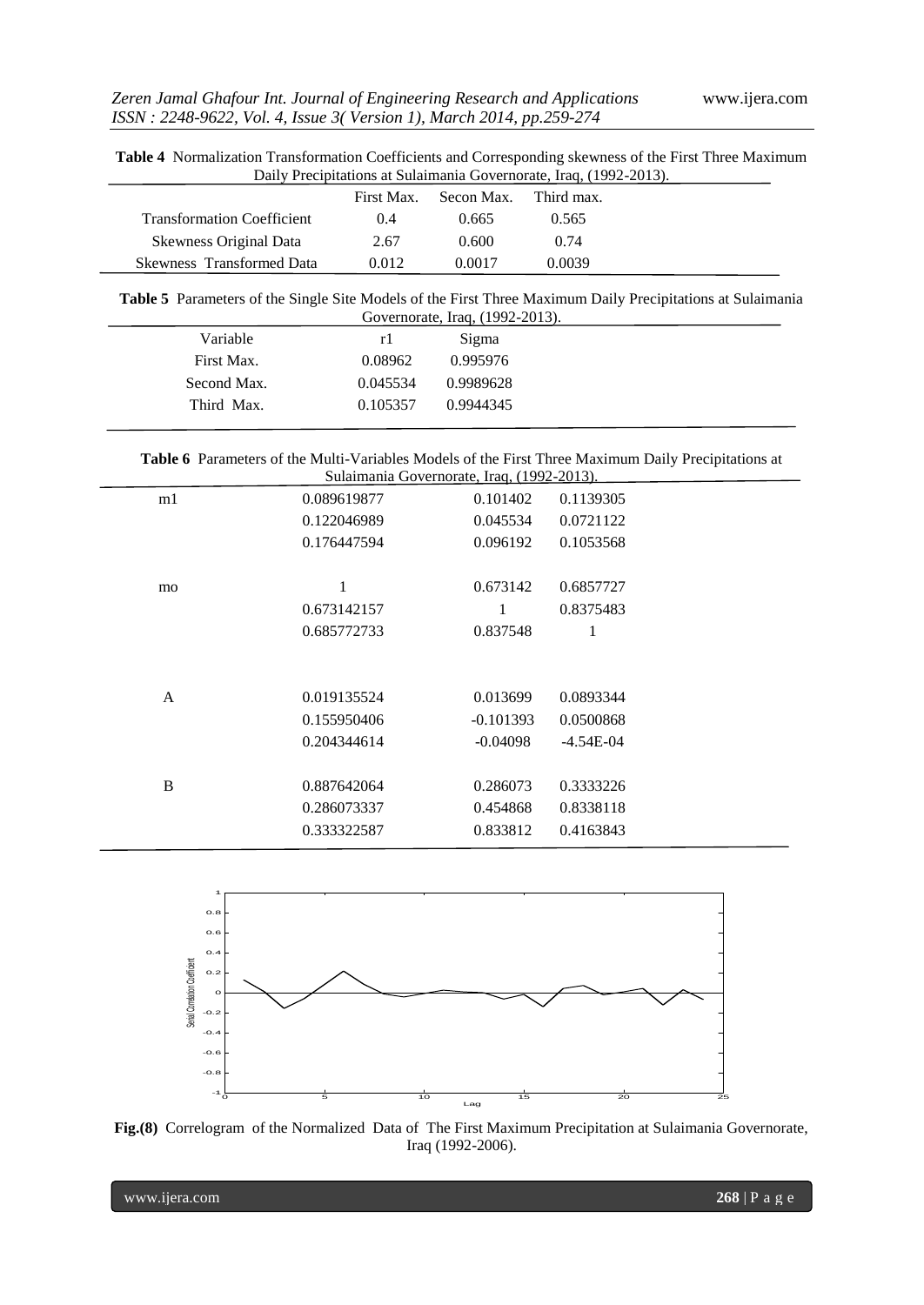

**Fig.(9)** Correlogram of the Normalized Data of The Second Maximum Precipitation at Sulaimania Governorate, Iraq (1992-2006).



**Fig.(10)** Correlogram of the Normalized Data of The Third Maximum Precipitation at Sulaimania Governorate, Iraq (1992-2006).



**Fig.(11)** Correlogram of the Independent Stochastic Component of The First Maximum Precipitation at Sulaimania Governorate, Iraq (1992-2006).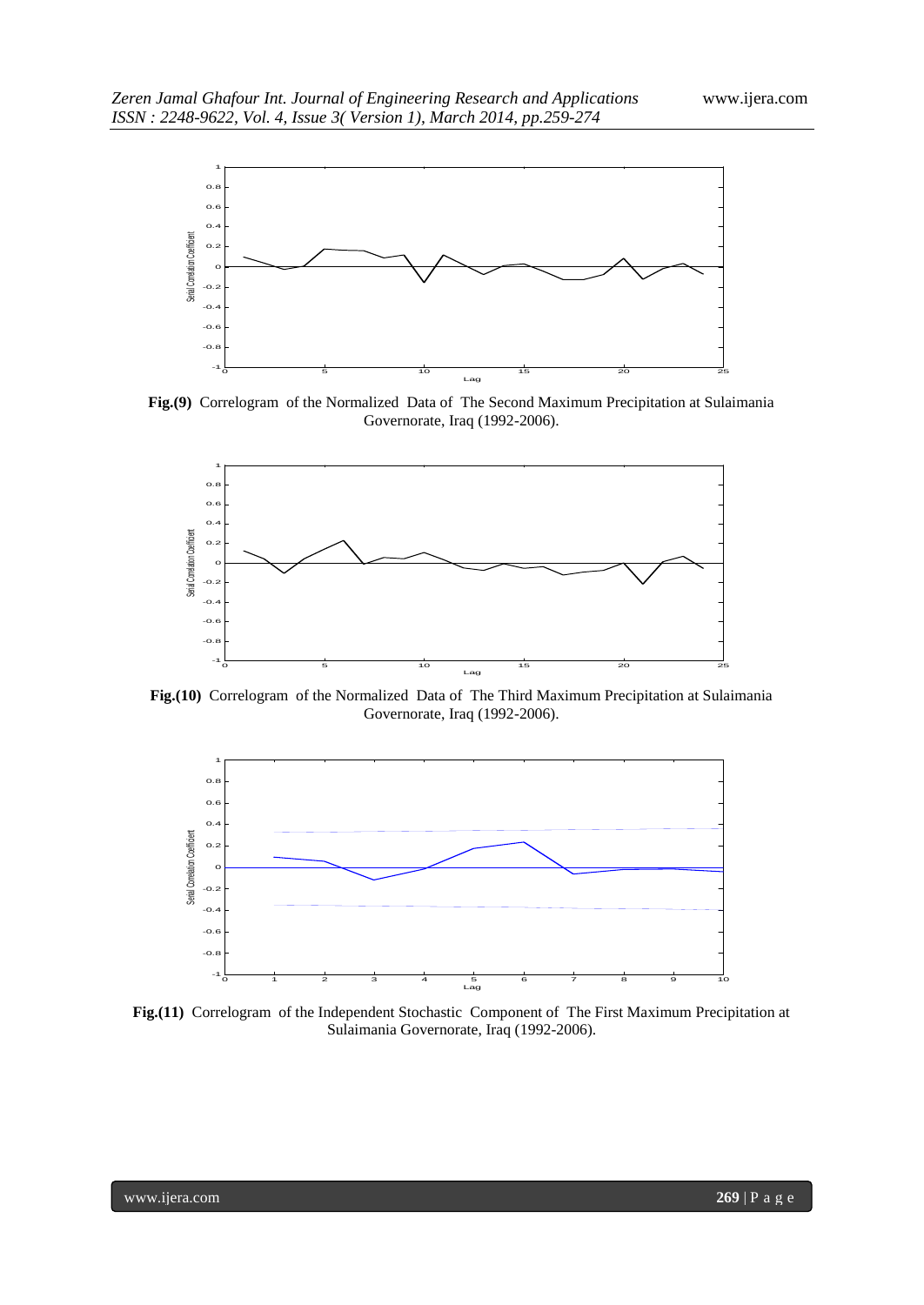

**Fig.(12)** Correlogram of the Independent Stochastic Component of The Second Maximum Precipitation at Sulaimania Governorate, Iraq (1992-2006).



**Fig.(13)** Correlogram of the Independent Stochastic Component of The Third Maximum Precipitation at Sulaimania Governorate, Iraq (1992-2006).



**Fig.(14)** Comparison Between Observed and Generated Series, Monthly Means, and Monthly Standard Deviations of the First Maximum Daily Precipitation at Sulaimania Governorate, Iraq, (2007-2013), Using Single Variable First order Auto-Regressive model.



**Fig.(15)** Comparison Between Observed and Generated Series, Monthly Means, and Monthly Standard Deviations of the Second Maximum Daily Precipitation at Sulaimania Governorate, Iraq, (2007-2013), Using Single Variable First order Auto-Regressive model.

www.ijera.com **270** | P a g e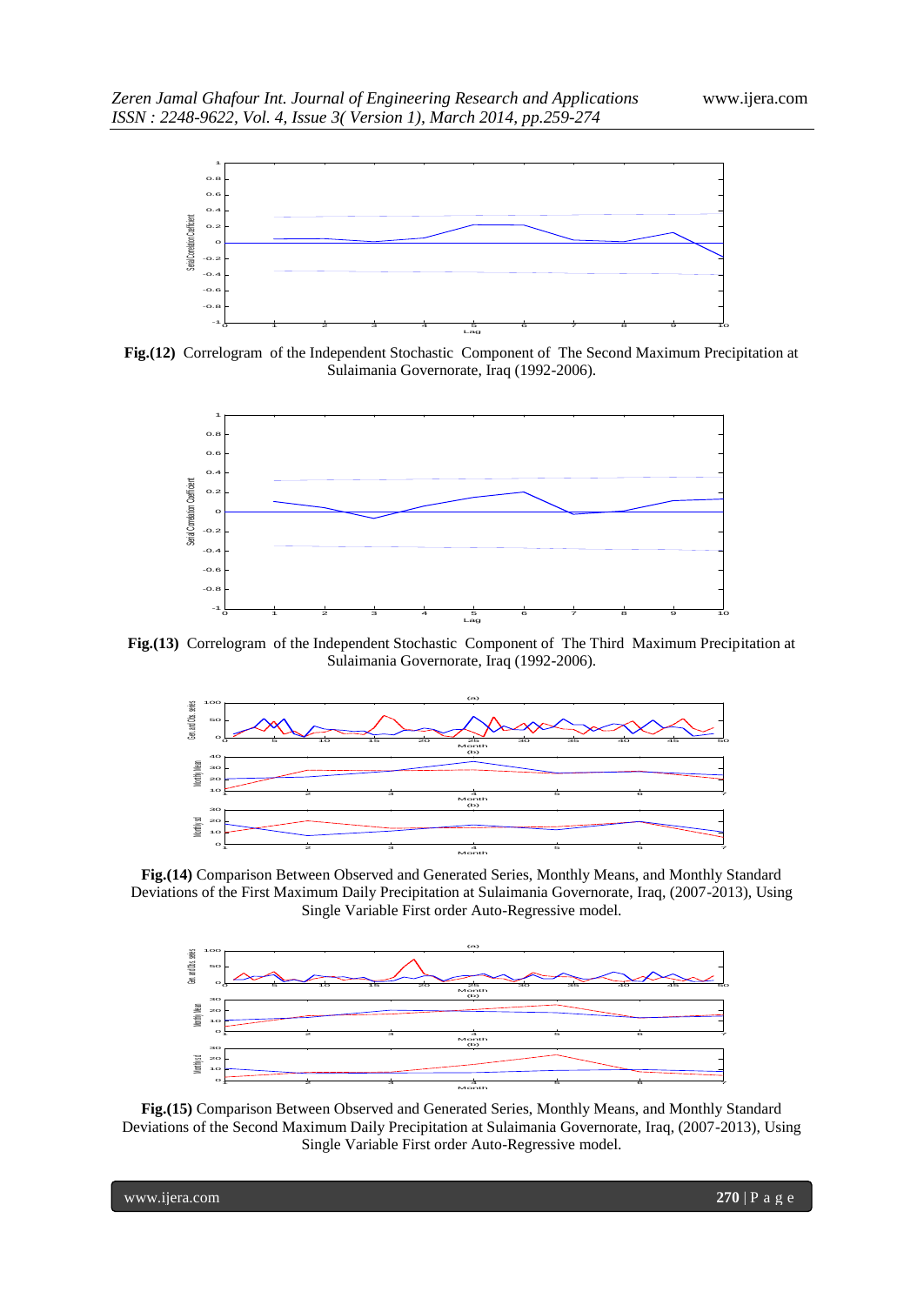

**Fig.(16)** Comparison Between Observed and Generated Series, Monthly Means, and Monthly Standard Deviations of the Third Maximum Daily Precipitation at Sulaimania Governorate, Iraq, (2007-2013), Using Single Variable First order Auto-Regressive model.



**Fig.(17)** Comparison Between Observed and Generated Series, Monthly Means, and Monthly Standard Deviations of the First Maximum Daily Precipitation at Sulaimania Governorate, Iraq, (2007-2013), Using Multi Variables First order Auto-Regressive model, (MATALS).



**Fig.(18)** Comparison Between Observed and Generated Series, Monthly Means, and Monthly Standard Deviations of the Second Maximum Daily Precipitation at Sulaimania Governorate, Iraq, (2007-2013), Using Multi Variables First order Auto-Regressive model, (MATALS).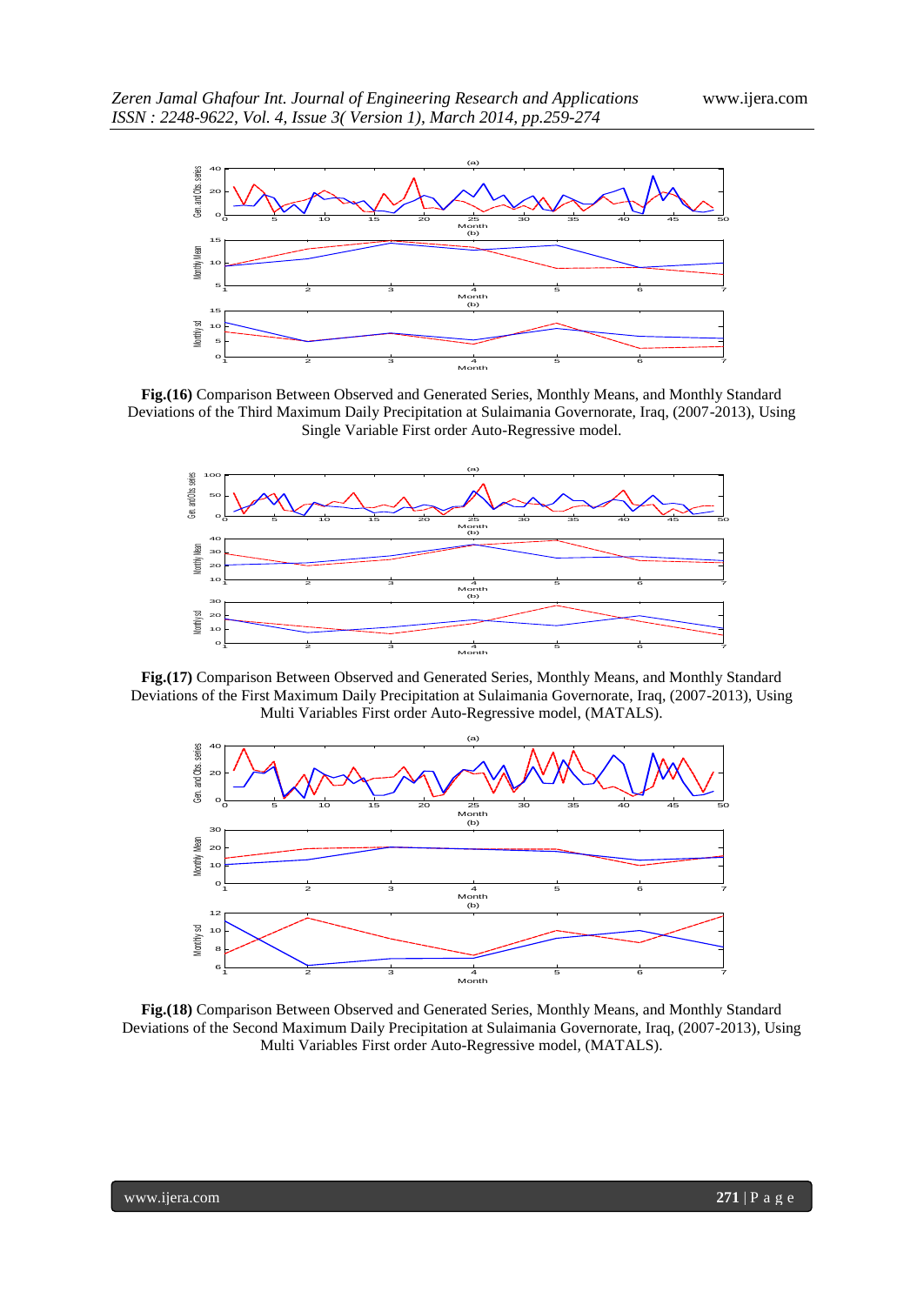

**Fig.(19)** Comparison Between Observed and Generated Series, Monthly Means, and Monthly Standard Deviations of the Third Maximum Daily Precipitation at Sulaimania Governorate, Iraq, (2007-2013), Using Multi Variables First order Auto-Regressive model, (MATALS).

| <b>Table 7</b> Comparison between the Observed and Three Generated Series of the First Three Maximums Daily |
|-------------------------------------------------------------------------------------------------------------|
| Precipitation at Sulaimania Govenorate, Iraq (2007-2013) Using Single Variable Auto-Regressive First Order  |
| Model                                                                                                       |

|              |          | First Max. | Second Max | Third Max |
|--------------|----------|------------|------------|-----------|
| Mean         | Observed | 25.89      | 15.38      | 11.37     |
|              | Gen. 1   | 23.44      | 16.79      | 11.11     |
|              | Gen. 2   | 24.09      | 16.30      | 11.44     |
|              | Gen. 3   | 28.61      | 14.49      | 10.77     |
|              |          |            |            |           |
| St. Dev.     | Observed | 14.06      | 8.67       | 7.37      |
|              | Gen. 1   | 15.24      | 9.21       | 7.12      |
|              | Gen. 2   | 13.62      | 10.10      | 7.12      |
|              | Gen. 3   | 14.25      | 9.12       | 6.98      |
|              |          |            |            |           |
| Maximum      | Observed | 61.2       | 34.30      | 33.70     |
|              | Gen. 1   | 77.31      | 38.11      | 31.42     |
|              | Gen. 2   | 58.18      | 32.28      | 37.26     |
|              | Gen. 3   | 68.69      | 36.73      | 29.63     |
| Minimum      | Observed | 1.7        | 1.2        | 0.6       |
|              | Gen. 1   | 2.15       | 1.27       | 1.01      |
|              | Gen. 2   | 1.88       | 1.41       | 0.91      |
|              | Gen. 3   | 1.97       | 1.36       | 1.01      |
|              |          |            |            |           |
| <b>AKIKE</b> | Gen. 1   | 28.28      | 23.54      | 24.3      |
|              | Gen. 2   | 28.2       | 25         | 23.4      |
|              | Gen. 3   | 29.68      | 24.98      | 22.63     |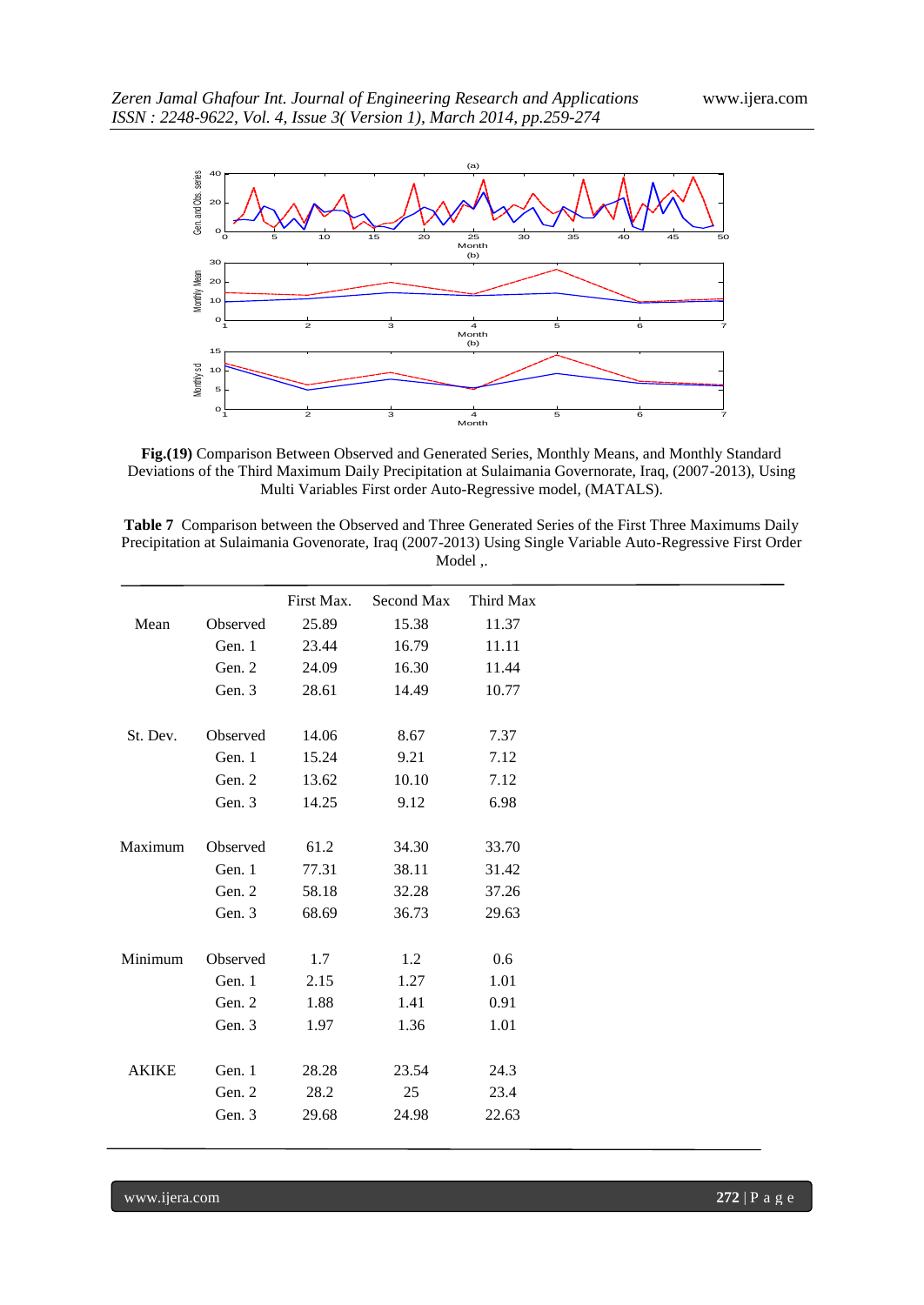|                           | sing variable model. |                     |  |
|---------------------------|----------------------|---------------------|--|
| Variable                  | No. Succ. In t-test  | No. Succ. In F-test |  |
| <b>First Max.</b>         |                      |                     |  |
| <b>Generated Series 1</b> | 6                    | 7                   |  |
| <b>Generated Series 2</b> | 7                    | 6                   |  |
| <b>Generated Series 3</b> | 7                    | 6                   |  |
| <b>Second Max.</b>        |                      |                     |  |
| <b>Generated Series 1</b> | 7                    | 6                   |  |
| <b>Generated Series 2</b> | 7                    | 7                   |  |
| Generated Series 3        | 7                    | 6                   |  |
| <b>Third Max</b>          |                      |                     |  |
| <b>Generated Series 1</b> | 7                    | 7                   |  |
| <b>Generated Series 2</b> | 7                    | 6                   |  |
| <b>Generated Series 3</b> |                      |                     |  |

**Table 8** T-test for Monthly Means, F-test for Monthly Standard Deviations, for the three Generated series using

**Table 9** Comparison between the Observed and Three Generated Series of the First Three Maximums Daily Precipitation at Sulaimania Govenorate, Iraq (2007-2013) Using Multi Variables Auto-Regressive First Order Model (MATALAS)

|              |          | First Max. | Second Max | Third Max |
|--------------|----------|------------|------------|-----------|
| Mean         | Observed | 25.89      | 15.38      | 11.37     |
|              | Gen. 1   | 31.11      | 14.97      | 10.4      |
|              | Gen. 2   | 27.46      | 16.63      | 12.27     |
|              | Gen. 3   | 26.35      | 17.62      | 11.15     |
|              |          |            |            |           |
| St. Dev.     | Observed | 14.06      | 8.67       | 7.37      |
|              | Gen. 1   | 18.5       | 8.74       | 8.75      |
|              | Gen. 2   | 15.89      | 10.6       | 9.09      |
|              | Gen. 3   | 14.46      | 8.49       | 7.24      |
|              |          |            |            |           |
| Maximum      | Observed | 61.2       | 34.3       | 33.7      |
|              | Gen. 1   | 74.3       | 38.69      | 41.45     |
|              | Gen. 2   | 79.14      | 39.16      | 37.76     |
|              | Gen. 3   | 76.51      | 37.41      | 32.81     |
|              |          |            |            |           |
| Minimum      | Observed | 1.7        | 1.2        | 0.6       |
|              | Gen. 1   | 2.21       | 1.38       | 1.03      |
|              | Gen. 2   | 1.86       | 1.33       | 1.01      |
|              | Gen. 3   | 2.02       | 1.41       | 1.11      |
|              |          |            |            |           |
| <b>AKIKE</b> | Gen. 1   | 32.29      | 28.07      | 29.48     |
|              | Gen. 2   | 33.21      | 29.00      | 28.46     |
|              | Gen. 3   | 34.91      | 28.06      | 27.81     |